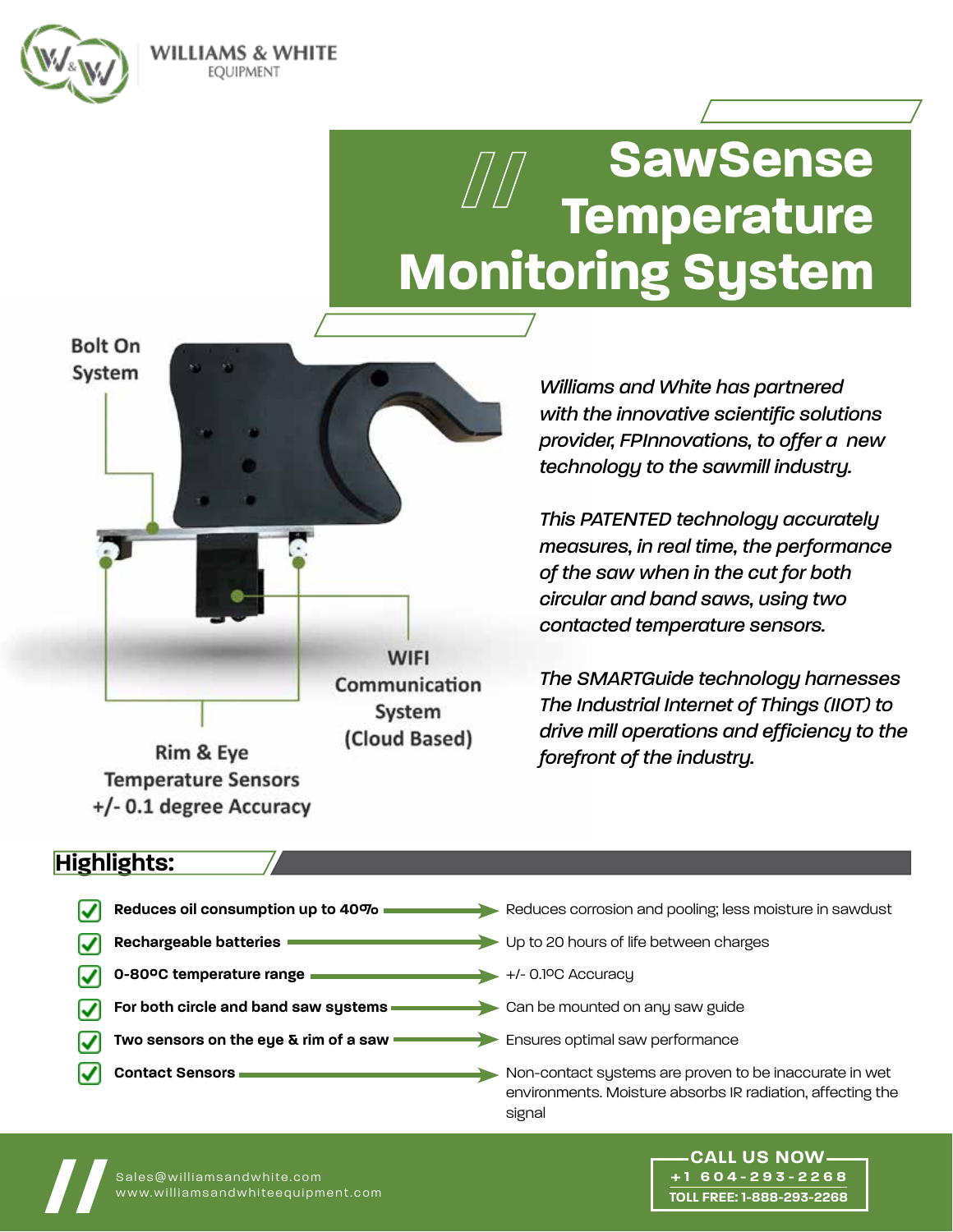### **Key Features**



- **Increases mill speed Higher profits** V
- V
- ☑
- 
- **Alarm notification system Reduces** saw and guide damage and downtime
	- **Identifies performance issues in real time <b>see Algebra** Determine or eliminate potential problem areas

Williams and White reserves the right to alter or amend specifications without prior notice

**+1 604-293-2268 TOLL FREE: 1-888-293-2268**



Sales@williamsandwhite.com<br>www.williamsandwhiteequipment.com www.williamsandwhiteequipment.com **// CALL US NOW**